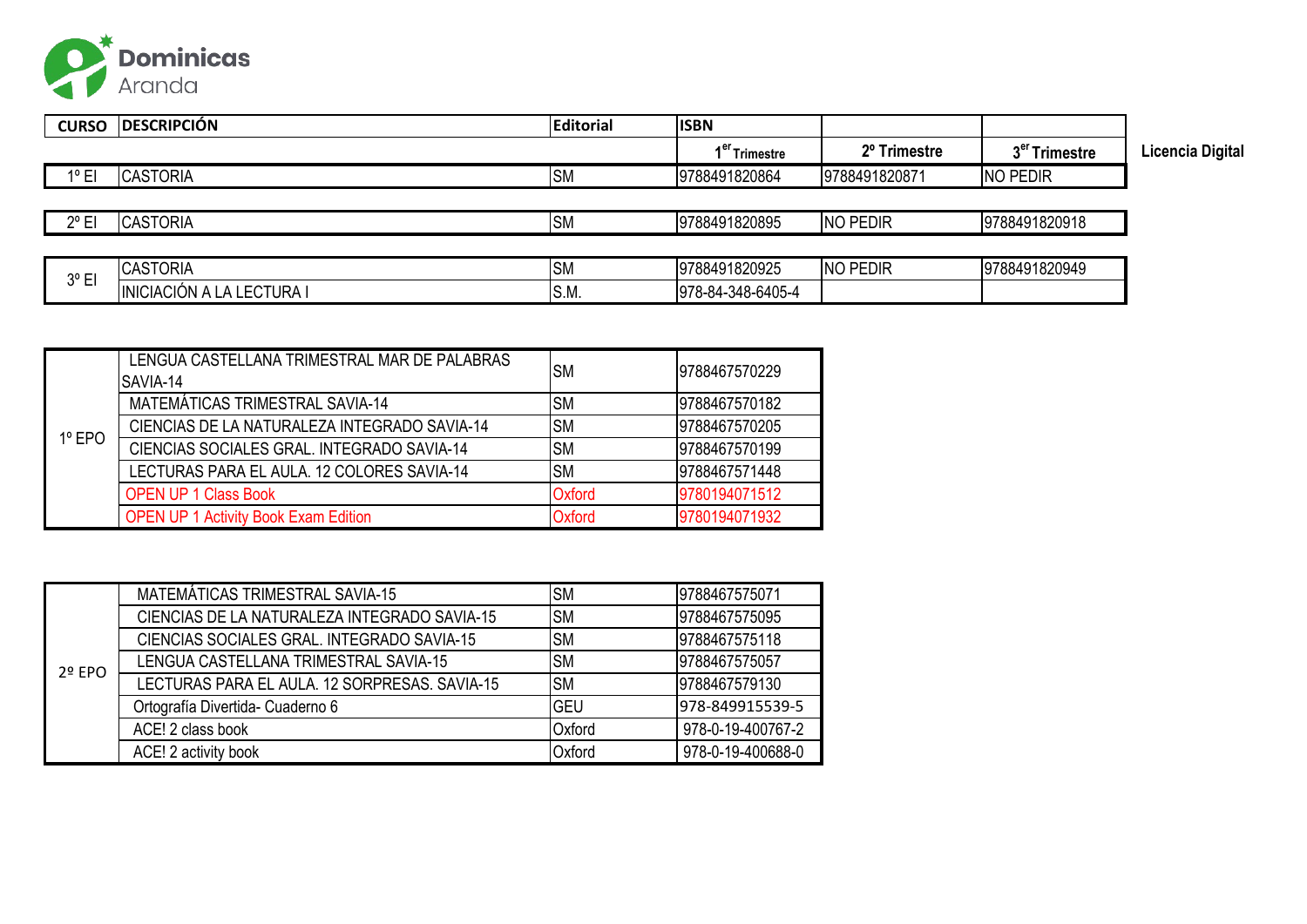

|          | LENGUA CASTELLANA TRIMESTRES SAVIA-14                   | <b>SM</b>   | 9788467569957   |               |
|----------|---------------------------------------------------------|-------------|-----------------|---------------|
|          | Ortografía Divertida- Cuaderno 12                       | <b>IGEU</b> | 978-849915545-6 |               |
|          | MATEMÁTICAS TRIMESTRES SAVIA-14                         | <b>ISM</b>  | 9788467569988   | 9788467572056 |
|          | CIENCIAS DE LA NATURALEZA CASTILLA LEÓN INTEGRADO       | <b>ISM</b>  | 9788467577341   |               |
| $3°$ EPO | SAVIA-15                                                |             |                 |               |
|          | CIENCIAS SOCIALES CASTILLA Y LEÓN INTEGRADO SAVIA-15 SM |             | 9788467578218   |               |
|          | RELIGIÓN NUEVO KAIRÉ SAVIA-15                           | <b>ISM</b>  | 9788467580853   |               |
|          | <b>OPEN UP 3 class book</b>                             | Oxford      | 9780194072618   |               |
|          | <b>OPEN UP 3 Activity Book Exam Edition</b>             | Oxford      | 9780194072410   |               |

|        | LENGUA CASTELLANA TRIMESTRAL SAVIA-15                         | <b>SM</b>    | 9788467575385     |               |               |               |
|--------|---------------------------------------------------------------|--------------|-------------------|---------------|---------------|---------------|
|        | MATEMÁTICAS TRIMESTRAL SAVIA-15                               | <b>SM</b>    | 9788467575408     |               |               | 9788467581423 |
|        | CIENCIAS DE LA NATURALEZA CASTILLA LEÓN INTEGRADO<br>SAVIA-15 | <b>SM</b>    | 9788467579987     |               |               |               |
|        | CIENCIAS SOCIALES CASTILLA Y LEÓN INTEGRADO SAVIA-15 SM       |              | 9788467575521     |               |               |               |
| 4º EPO | <b>CUADERNOS LENGUA TRIMESTRES PAUTA SAVIA-15</b>             | <b>SM</b>    | 9788467578478     | 9788467578485 | 9788467578492 |               |
|        | CUADERNOS MATEMÁTICAS TRIMESTRES SAVIA-15                     | <b>SM</b>    | 9788467578508     | 9788467578515 | 9788467578522 |               |
|        | RELIGIÓN NUEVO KAIRÉ SAVIA-15                                 | <b>SM</b>    | 9788467580860     |               |               |               |
|        | LIBRO DE LECTURA ÉSE NO ES MI ZOO                             | <b>BRUÑO</b> | 9788421693827     |               |               |               |
|        | CUADERNO LECTURA EFICAZ JUEGOS DE LECTURA                     | <b>BRUÑO</b> | 9788421657072     |               |               |               |
|        | ACE! 4 class book                                             | Oxford       | 978-0-19-400769-6 |               |               |               |
|        | ACE! 4 activity book                                          | Oxford       | 978-0-19-400690-3 |               |               |               |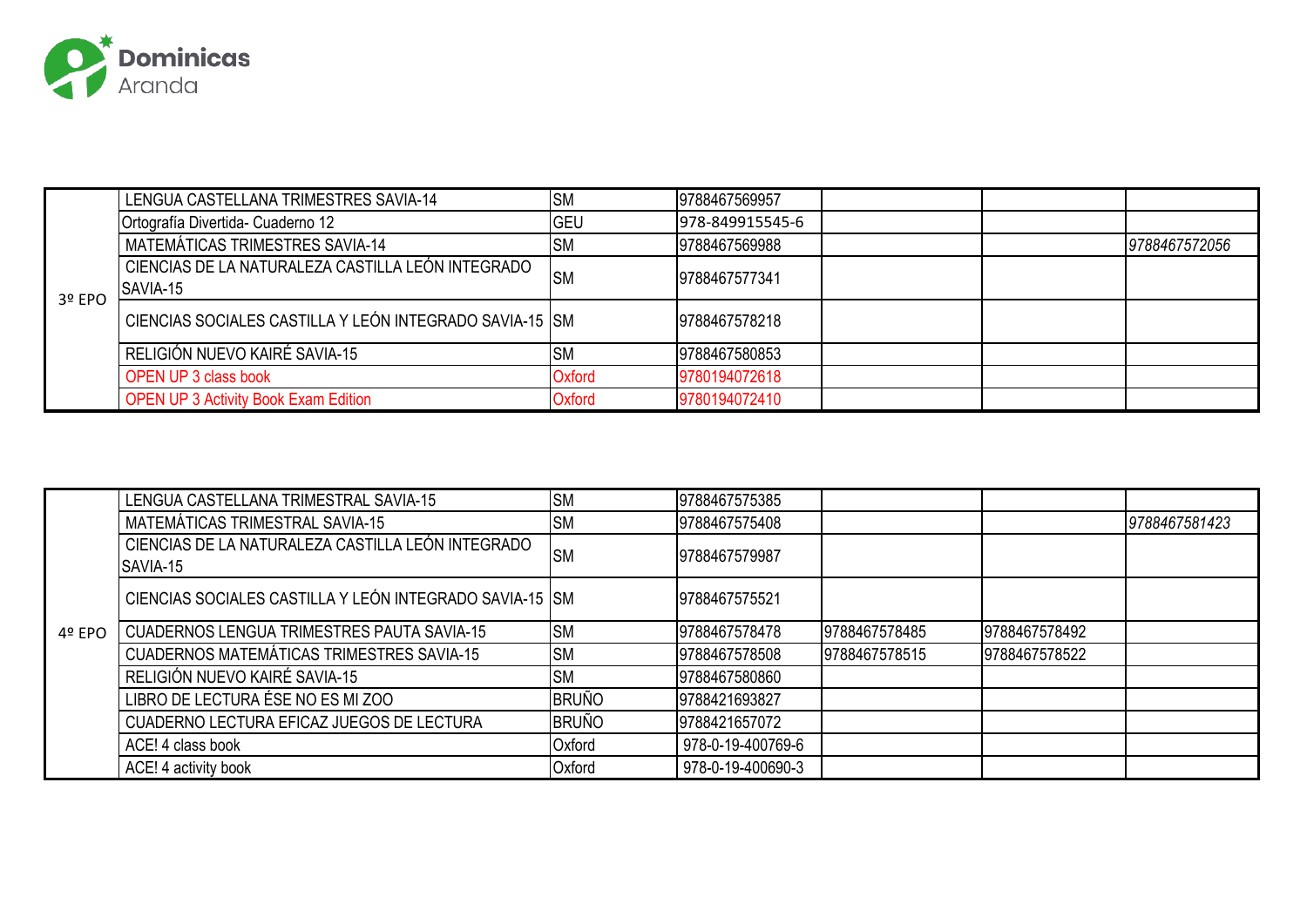

|        | LENGUA CASTELLANA TRIMESTRES SAVIA-14                   | <b>SM</b>                     | 9788467569926 |  | 9788467572001 |
|--------|---------------------------------------------------------|-------------------------------|---------------|--|---------------|
|        | MATEMÁTICAS TRIMESTRES SAVIA-14                         | <b>SM</b>                     | 9788467569933 |  | 9788467572018 |
|        | CIENCIAS DE LA NATURALEZA CASTILLA LEÓN INTEGRADO       | <b>SM</b>                     | 9788467577488 |  | 9788467572117 |
|        | SAVIA-15                                                |                               |               |  |               |
|        | CIENCIAS SOCIALES CASTILLA Y LEÓN INTEGRADO SAVIA-15 SM |                               | 9788467578287 |  | 9788467572391 |
| 5º EPO | RELIGIÓN NUEVO KAIRÉ SAVIA-15                           | <b>SM</b>                     | 9788467580877 |  |               |
|        | LIBRO DE LECTURA EL MEMORIÁPODO 12.                     | <b>DYLAR</b>                  | 9788489655348 |  |               |
|        | CUADERNO LECTURA COMPRENSIVA MEMORIÁPODO 12             | <b>DYLAR</b>                  | 9788489655355 |  |               |
|        | PAUL LISA & Co. STARTER. Arbeitsbuch                    | HUEBER VERLAG (9783190115594) |               |  |               |
|        | <b>OPEN UP 5 class book</b>                             | Oxford                        | 9780194073202 |  |               |
|        | <b>OPEN UP 5 Activity Book Exam Edition</b>             | Oxford                        | 9780194073011 |  |               |

|       | LENGUA CASTELLANA TRIMESTRAL SAVIA-15                                  | <b>SM</b>     | 9788467575668     |                                | 9788467581010 |
|-------|------------------------------------------------------------------------|---------------|-------------------|--------------------------------|---------------|
|       | MATEMÁTICAS TRIMESTRAL SAVIA-15                                        | <b>SM</b>     | 9788467575675     |                                | 9788467581362 |
|       | CIENCIAS DE LA NATURALEZA CASTILLA Y LEÓN<br><b>INTEGRADO SAVIA-15</b> | <b>SM</b>     | 9788467580082     |                                | 9788467580327 |
| 6ºEPO | CIENCIAS SOCIALES CASTILLA Y LEÓN INTEGRADO SAVIA-15 SM                |               | 9788467575767     |                                | 9788467580457 |
|       | RELIGIÓN NUEVO KAIRÉ SAVIA-15                                          | <b>SM</b>     | 9788467580884     |                                |               |
|       | Beste Freunde A1.1 Deustsh für Jugendliche KURSBUCH                    | <b>HUEBER</b> | 978-3-19-301051-3 | mismo libro que tuvieron en 5° |               |
|       | ACE! 6 class book                                                      | Oxford        | 978-0-19-400771-9 |                                |               |
|       | ACE! 6 activity book                                                   | Oxford        | 978-0-19-400692-7 |                                |               |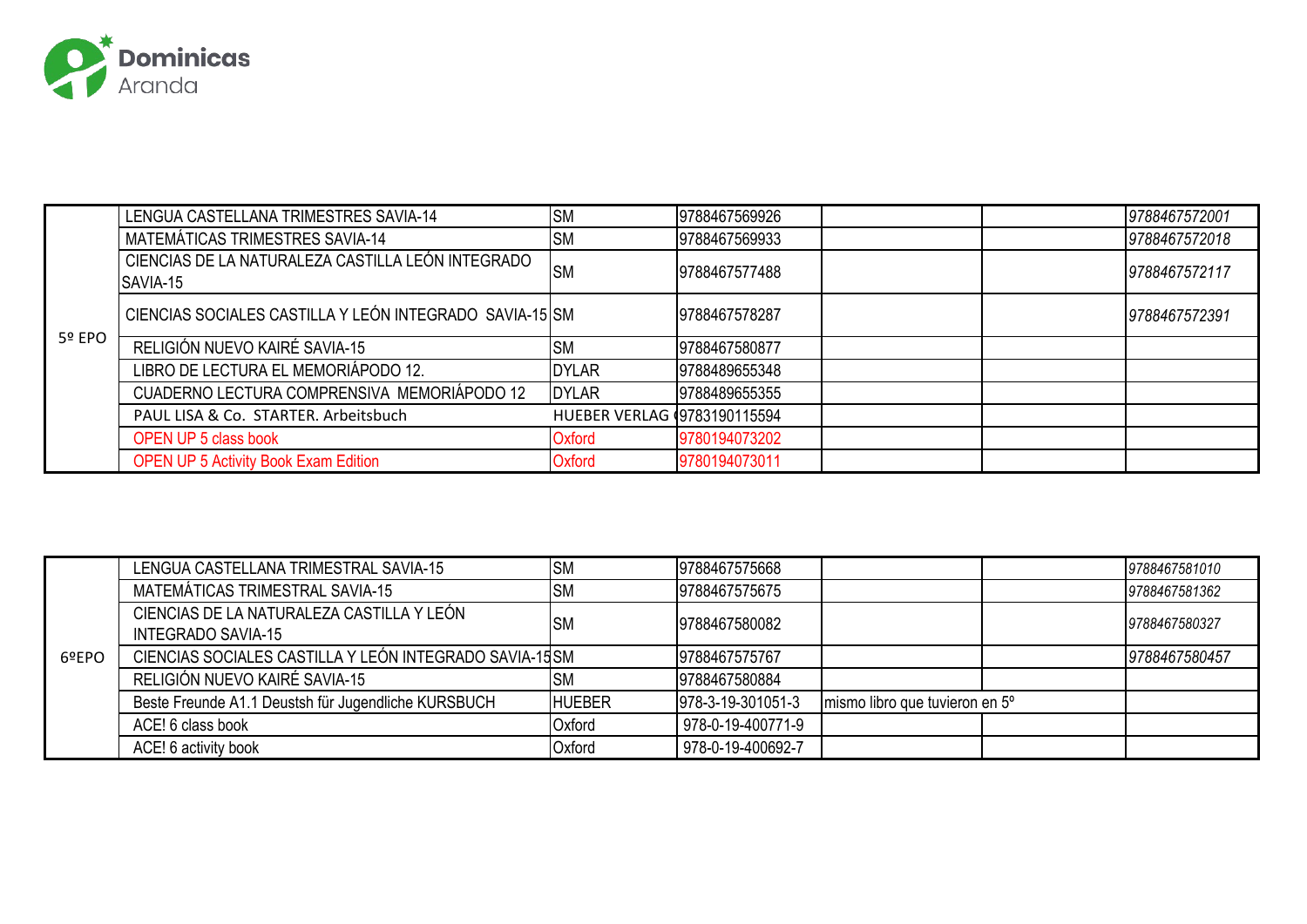

|        | <b>GEOGRAFÍA E HISTORIA: SAVIA</b>                      | <b>SM</b>                | 978-84-675-7611-5 | 9788467580419 |
|--------|---------------------------------------------------------|--------------------------|-------------------|---------------|
|        | LENGUA CASTELLANA Y LITERATURA: COMENTA                 | <b>SANTILLANA</b>        | 978-84-680-1577-4 |               |
|        | RELIGIÓN CATÓLICA: ÁGORA                                | <b>SM</b>                | 978-84-675-8236-9 |               |
|        | <b>INGLÉS: Syncchronize 1 Student's Book</b>            | <b>Oxford University</b> | 9780194065948     |               |
| 1º ESO |                                                         | <b>Press</b>             |                   |               |
|        | INGLÉS: Syncchronize 1 Workbook +ALK                    | <b>Oxford University</b> | 9780194065559     |               |
|        |                                                         | <b>Press</b>             |                   |               |
|        | MATEMÁTICAS                                             | <b>SM</b>                | 9788467575941     | 9788467581379 |
|        | Wir alle A1.1<br>libro del alumno y libro de ejercicios | Klett                    | 978-3-12-674003-6 |               |

|        | <b>GEOGRAFÍA E HISTORIA: SAVIA</b>                              | <b>SM</b>                                | 978-84-675-8664-0 |  | 9788467587890 |
|--------|-----------------------------------------------------------------|------------------------------------------|-------------------|--|---------------|
|        | LENGUA CASTELLANA Y LITERATURA: COMENTA                         | <b>SANTILLANA</b>                        | 978-84-680-4007-3 |  |               |
|        | RELIGIÓN CATÓLICA: ÁGORA                                        | <b>SM</b>                                | 978-84-675-8729-6 |  |               |
|        | <b>INGLÉS: Syncchronize 2 Student's Book</b>                    | <b>Oxford University</b><br><b>Press</b> | 9780194065955     |  |               |
| 2º ESO | INGLÉS: Syncchronize 2 Workbook +ALK                            | <b>Oxford University</b><br><b>Press</b> | 9780194065580     |  |               |
|        | MATEMÁTICAS SAVIA                                               | <b>SM</b>                                | 978-84-675-8678-7 |  | 9788467587869 |
|        | FÍSICA Y QUÍMICA: INICIA                                        | <b>Oxford University</b><br>Press        | 978-01-905-0246-1 |  |               |
|        | <b>CULTURA CLÁSICA</b>                                          |                                          | APUNTES PROFESOR  |  |               |
|        | ALEMÁN: Wir alle A1.2<br>libro del alumno y libro de ejercicios | Langenscheidt<br>Klett                   | 978-3-12-674004-3 |  |               |